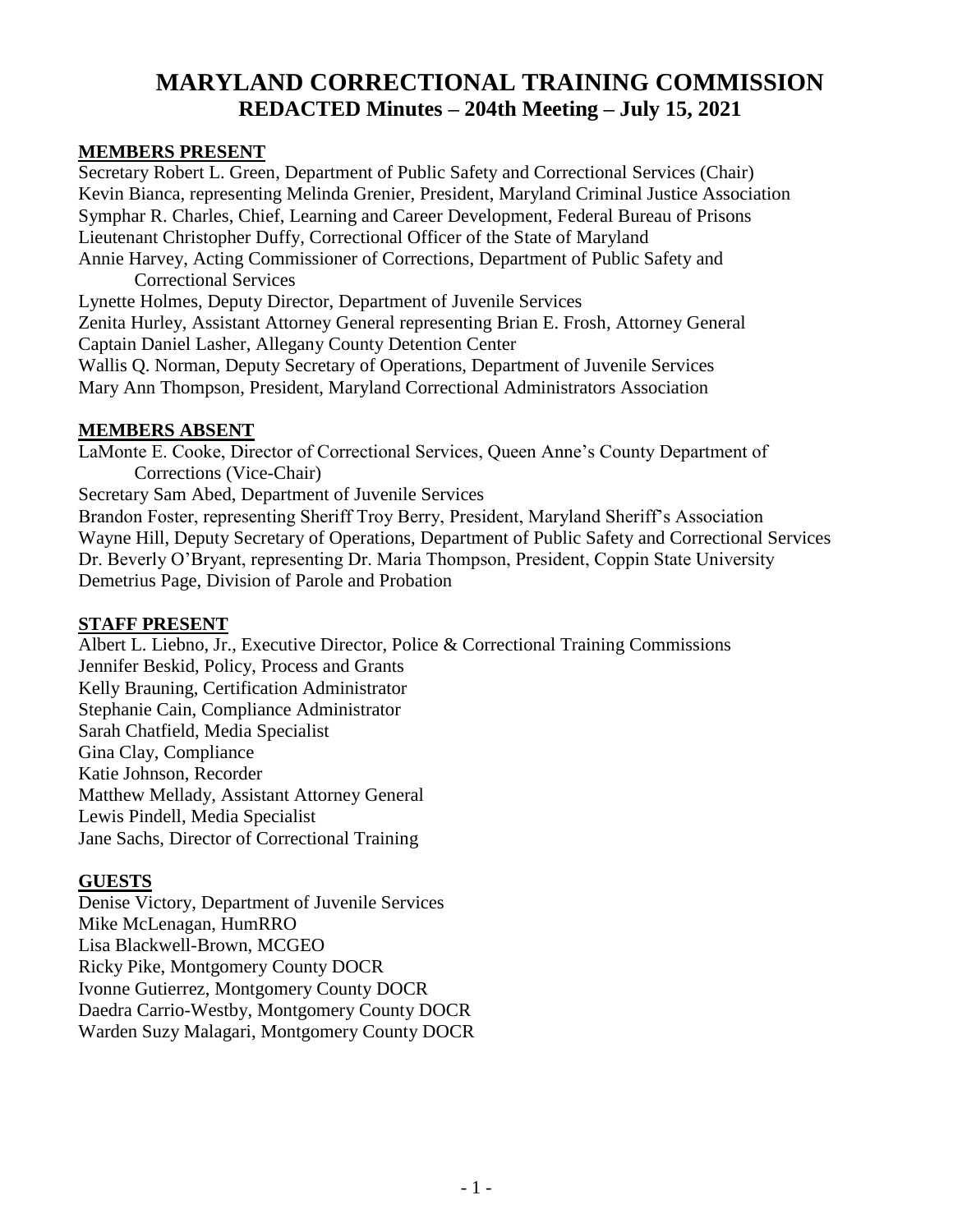The 204th meeting of the Correctional Training Commission (CTC) was held at the Public Safety Education and Training Center, and called to order by the Chair, Secretary Robert Green, at 1:09pm. A quorum was present. Secretary Green welcomed everyone and asked those present to introduce themselves.

The agenda was as follows:

- 1. Approval of Minutes June 8, 2021
- 2. Facility Report
- 3. Legal Issues
- 4. Old Business
- 5. New Business
	- (a) Correctional Officer Research
- 6. Request for Recertification
- 7. Review of Certification Status

# **1. Approval of Minutes – June 8, 2021**

Secretary Green asked the members to review the minutes.

#### **A MOTION to approve the minutes from the June 8, 2021 meeting was made by Captain Daniel Lasher: SECONDED: Lt. Christopher Duffy. The MOTION carried.**

## **2. Facility Report**

Mr. Albert Liebno, Executive Director of the MD Police & Correctional Training Commissions (MPCTC), directed members to the report, which reviewed the activities at the Center during the past quarter. He noted that activity at the Center was less than normal but ramping up. He stated that staff continue to host programs virtually, and will offer some hybrid programs this fall. Mr. Liebno added that equipment will be installed in each classroom and two meeting rooms so programs and meetings will always be ready to go virtual in case it is needed.

In regards to Certification, Mr. Liebno stated that approximately 1,300 officers are not yet in compliance for recertification. The unit is working to remedy this issue, which most typically is a failure of agencies to report personnel updates or training records.

Secretary Green thanked Mr. Liebno and his team for their efforts to keep training going during the pandemic, and praised the incredible job done by everyone in the correctional field.

# **3. Legal Issues**

Assistant Attorney General Matthew Mellady stated there were no legal issues as this time.

# **4. Old Business**

Mr. Liebno stated that new regulations regarding prior drug use went into effect on July 1, 2021. The Application for Certification (AFC) forms were updated accordingly. Agencies that need to report usage will need to submit an AFC via the form versus online submission.

Mr. Mike McLenagan of HumRRO then presented an update on the job task analysis. He provided a snapshot of the process, and stated the final product will be available within the next month. MPCTC staff will then work to assign objectives, and bring these to the Commission in October. Mr. Liebno said the goal is to conduct a job task analysis of all public safety fields on a 10-year cycle.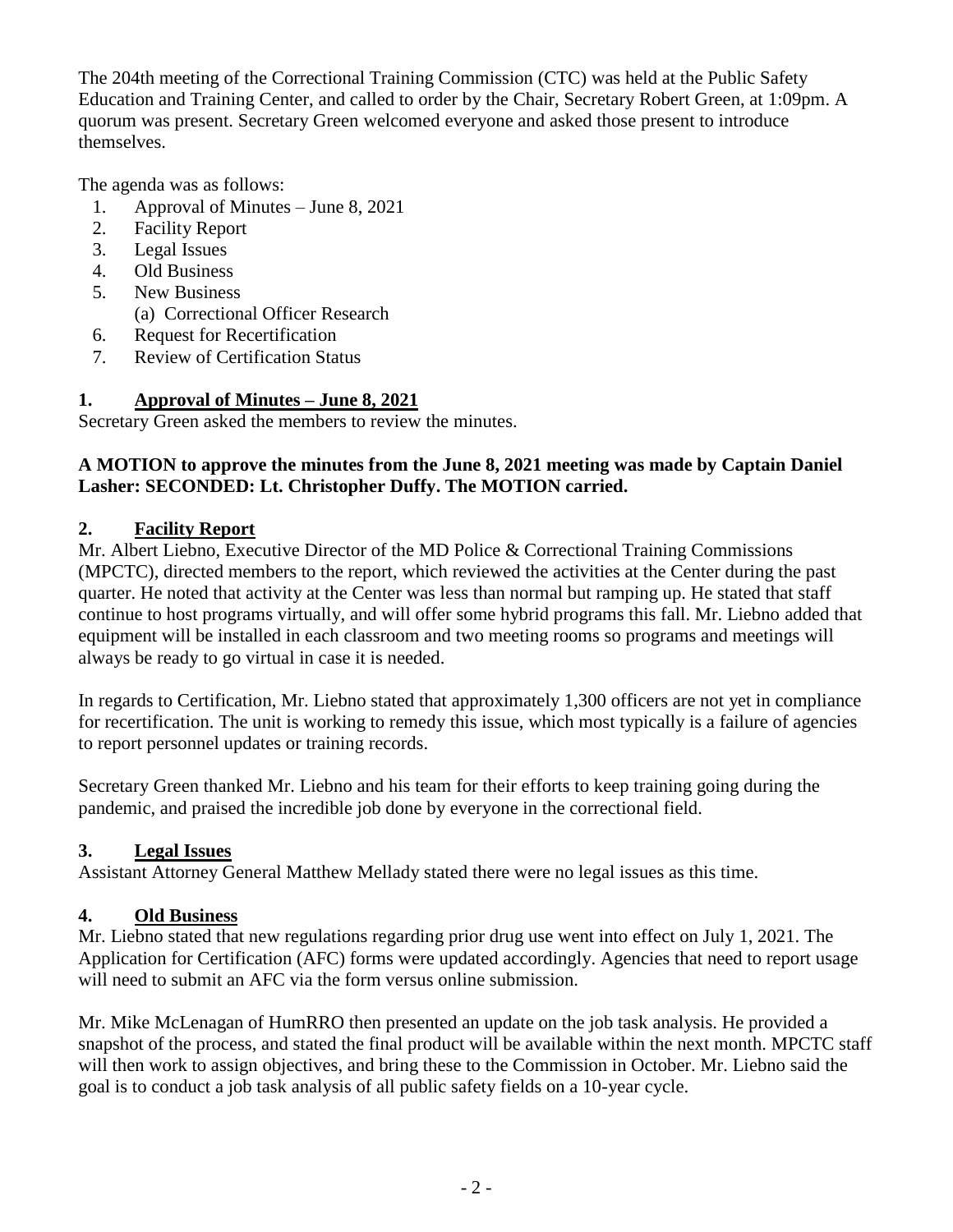# **5. New Business**

## **a) Correctional Officer Research**

Ms. Jennifer Beskid presented her research on the Correctional Officer Entry Level Program Positive-Negative Affect Scale, which is a 20-statement tool that measures positive and negative affect in the correctional academy. The first measure is taken in the first three days of an academy, and the second measure within 3 days of graduation. A printout of the research was provided to members for review.

Ms. Beskid also stated that the Professional Development Grant for fiscal year 2022 is officially open for applications. Secretary Green thanked Ms. Beskid for her presentation.

Secretary Green informed the members that the Correctional Training Commission Executive Director announcement closed this week. The DPSCS Human Resources department will review the applicants and schedule interviews. He noted that the position will be full time, and that CTC members will be involved in the interview and selection process.

A member asked for a status update on the efforts to reduce the number of required objectives for the correctional entry-level academy. Mr. Liebno noted that this action will be based on the job task analysis, and that the CTC does not stipulate the length of an academy as long as all required objectives are met.

Members next discussed a review of all aspects of training, comparing the benefits of virtual versus inperson for certain practical and academic topics to validate which pandemic-induced actions should remain and which are for emergency-use only. Secretary Green tasked Mr. Liebno and MPCTC staff to schedule a workshop this fall to discuss best practices and lessons learned during the pandemic.

*Recorder's Note: Ms. Johnson read the closed session written statement into the record.* 

## **A MOTION was made by Capt. Daniel Lasher to adjourn to a Closed Session: SECONDED: Lt. Christopher Duffy. The MOTION carried unanimously.**

*The meeting adjourned to a Closed Session at 1:59 p.m.*

# **6. Request for Recertification**

*Recorder's Note: Ms. Annie Harvey joined the meeting at 2:12 p.m.*

## **A MOTION was made to not recertify: SECONDED: The members were polled and the MOTION carried.**

Secretary Green invited the parties back into the meeting and informed them of the decision.

# **7. Review of Certification Status**

## **A MOTION was made by Capt. Daniel Lasher to adjourn to an open session: SECONDED: Mr. Symphar Charles. The MOTION carried.**

*Recorder's Note: This concluded closed session. The meeting adjourned to an open session at 3:10 p.m.*

Secretary Green announced the outcome of the issues discussed during the closed session.

#### **A MOTION to adjourn was made by Lt. Christopher Duffy: SECONDED: Capt. Daniel Lasher. The MOTION carried.**